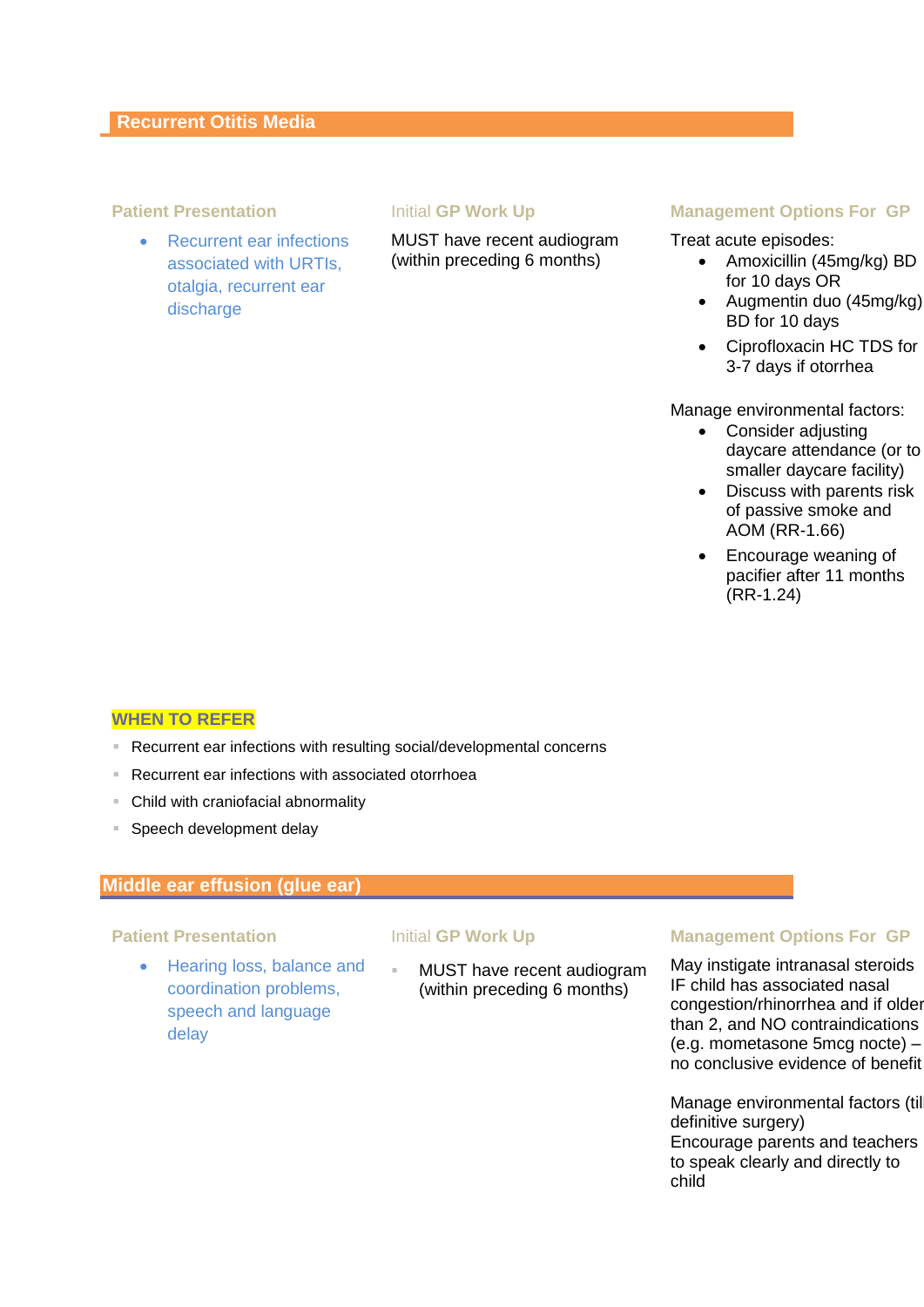Encourage parents to notify teacher so as to best position chil in class

### **WHEN TO REFER**

- **Persistent audiological evidence of effusion longer than 4 months**
- Audiological evidence of bilateral effusion with history suggestive of developmental delay in infant
- Audiological evidence of effusion with history suggestive of social/classroom impairment in school aged children
- **Ear drum perforation**

I.

• Chronic or recurrent ear discharge, hearing loss

- Topical ear medication, Keep ear dry
- Audiogram

### **Patient Presentation Initial GP Work Up Management Options For GP**

Review after 3 months

F

### **WHEN TO REFER**

 Recurrent episodes of discharging ear, persistent discharge despite treatment, deteriorating hearing, when vertigo exists with acute perforation

### **Chronic Ear Disease**

 Chronic ear discharge which is discharge for longer than 3 months

### **Patient Presentation Initial GP Work Up Management Options For GP**

Audiogram Ciprofloxaicin HC Ear Dropstds for 1 week Keep ear dry No irrigation of ear

### **WHEN TO REFER**

 Discharging ear for longer than 3 months, failure to settle with topical medication, Otalgia, headaches, vertigo

Complications ie; meningitis, facial palsy, vertigo